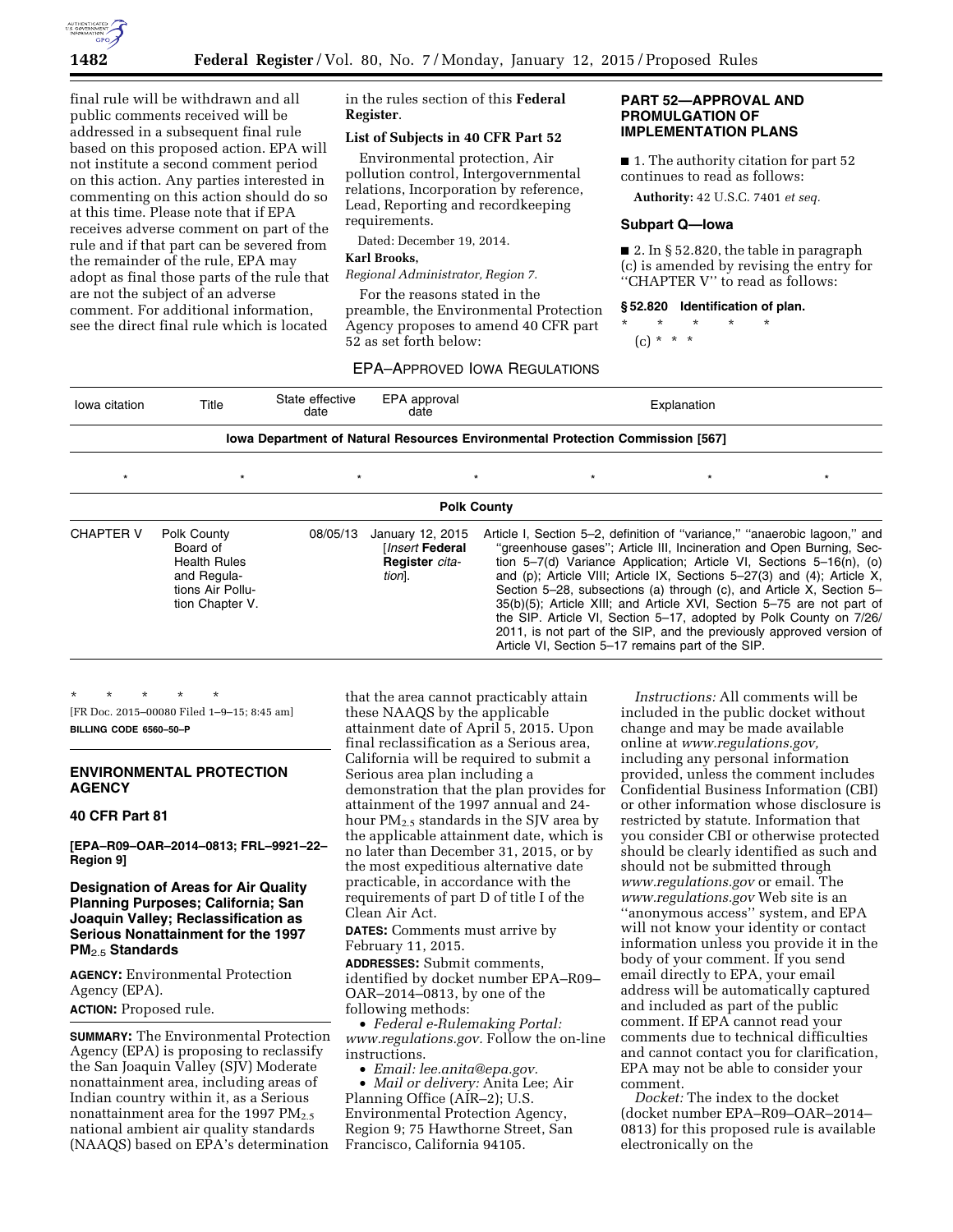*[www.regulations.gov](http://www.regulations.gov)* Web site and in hard copy at EPA Region 9, 75 Hawthorne Street, San Francisco, California 94105. While all documents in the docket are listed in the index, some information may be publicly available only at the hard copy location (*e.g.,* copyrighted material), and some may not be publicly available at either location (*e.g.,* CBI). To inspect the hard copy materials, please schedule an appointment during normal business hours with the contact listed in the **FOR FURTHER INFORMATION CONTACT** section below.

#### **FOR FURTHER INFORMATION CONTACT:**

Anita Lee, Air Planning Office (AIR–2), U.S. Environmental Protection Agency, Region 9, (415) 972–3958, *[lee.anita@](mailto:lee.anita@epa.gov) [epa.gov](mailto:lee.anita@epa.gov)*.

#### **SUPPLEMENTARY INFORMATION:**

Throughout this document, ''we,'' ''us'' and ''our'' refer to EPA.

#### **Table of Contents**

- I. Background for Proposed Action
- II. Evaluation of Ambient PM<sub>2.5</sub> Air Quality Monitoring Data
- III. Reclassification as Serious Nonattainment and Applicable Attainment Dates
- IV. Reclassification of Areas of Indian Country
- V. PM2.5 Serious Area SIP Requirements VI. Summary of Proposed Action and
- Request for Public Comment VII. Statutory and Executive Order Reviews

# **I. Background for Proposed Action**

On July 18, 1997, EPA established new national ambient air quality standards (NAAQS) for  $PM_{2.5}$ , particulate matter with a diameter of 2.5 microns or less, including an annual standard of 15.0 micrograms per cubic meter  $(\mu g/m^3)$  based on a 3-year average of annual mean  $PM_{2.5}$  concentrations, and a 24-hour (daily) standard of  $65 \mu g$ / m3 based on a 3-year average of 98th percentile 24-hour  $PM_{2.5}$ concentrations.1 EPA established these standards after considering substantial evidence from numerous health studies demonstrating that serious health effects are associated with exposures to  $PM_{2.5}$ concentrations above the levels of these standards.

Epidemiological studies have shown statistically significant correlations

between elevated PM2.5 levels and premature mortality. Other important health effects associated with  $PM_{2.5}$ exposure include aggravation of respiratory and cardiovascular disease (as indicated by increased hospital admissions, emergency room visits, absences from school or work, and restricted activity days), changes in lung function and increased respiratory symptoms, as well as new evidence for more subtle indicators of cardiovascular health. Individuals particularly sensitive to  $PM_{2.5}$  exposure include older adults, people with heart and lung disease, and children.2

PM<sub>2.5</sub> can be emitted directly into the atmosphere as a solid or liquid particle (primary  $PM_{2.5}$  or direct  $PM_{2.5}$ ) or can be formed in the atmosphere as a result of various chemical reactions from precursor emissions of nitrogen oxides, sulfur oxides, volatile organic compounds, and ammonia (secondary  $PM_{2.5}$ ).<sup>3</sup>

Following promulgation of a new or revised NAAQS, EPA is required by Clean Air Act (CAA) section 107(d) to designate areas throughout the nation as attaining or not attaining the NAAQS. On January 5, 2005, EPA published initial air quality designations for the 1997 annual and 24-hour PM<sub>2.5</sub> NAAQS, using air quality monitoring data for the three-year periods of 2001–2003 and 2002–2004.4 These designations became effective on April 5, 2005.5 EPA designated the San Joaquin Valley (SJV) area as nonattainment for both the 1997 annual PM<sub>2.5</sub> standard (15.0  $\mu$ g/m<sup>3</sup>) and the 1997 24-hour  $PM_{2.5}$  standard (65 µg/ m3).6

The SJV PM2.5 nonattainment area encompasses over 23,000 square miles and includes all or part of eight counties: San Joaquin, Stanislaus, Merced, Madera, Fresno, Tulare, Kings, and the valley portion of Kern.7 The area is home to 4 million people and is the nation's leading agricultural region. Stretching over 250 miles from north to south and averaging 80 miles wide, it is partially enclosed by the Coast Mountain range to the west, the Tehachapi Mountains to the south, and the Sierra Nevada range to the east. The San Joaquin Valley Unified Air Pollution Control District (SJVUAPCD or District) has primary responsibility

7For a precise description of the geographic boundaries of the San Joaquin Valley PM<sub>2.5</sub> nonattainment area, see 40 CFR 81.305.

for developing plans to provide for attainment of the NAAQS in this area. The District works cooperatively with the California Air Resources Board (CARB) in preparing these plans.

Between 2007 and 2011, California made six SIP submittals to address nonattainment area planning requirements for the 1997  $PM_{2.5}$  NAAQS in the SJV.8 We refer to these submittals collectively as the "SJV  $PM_{2.5}$  SIP." On November 9, 2011, EPA approved all elements of the SJV PM2.5 SIP except for the contingency measures, which EPA disapproved.9 As part of this action and pursuant to CAA section 172(a)(2)(A), EPA granted California's request for an extension of the attainment date for the SJV area to April 5, 2015.10 EPA took these actions in accordance with the ''Clean Air Fine Particle Implementation Rule,'' which EPA issued in April 2007 to assist states in their development of SIPs to meet the Act's attainment planning requirements for the 1997 PM<sub>2.5</sub> NAAQS (hereafter "2007 PM<sub>2.5</sub> Implementation Rule'').11 In July 2013, the State submitted a revised PM<sub>2.5</sub> contingency measure plan for the SJV, which EPA fully approved in May 2014.12

On January 4, 2013, the U.S. Court of Appeals for the D.C. Circuit issued its decision in a challenge by the Natural Resources Defense Council (NRDC) to EPA's 2007  $PM_{2.5}$  Implementation Rule.13 In *NRDC,* the court held that EPA erred in implementing the 1997 PM<sub>2.5</sub> standards solely pursuant to the general implementation requirements of subpart 1, without also considering the requirements specific to nonattainment areas for particulate matter with a diameter of 10 microns or less  $(PM_{10})$  in subpart 4, part D of title I of the CAA. The court reasoned that the plain meaning of the CAA requires

10*See id.* Under CAA section 172(a)(2)(A), the attainment date for a nonattainment area is ''the date by which attainment can be achieved as expeditiously as practicable, but no later than five years from the date such area was designated nonattainment,'' except that EPA may extend the attainment date as appropriate for a period no greater than ten years from the date of designation as nonattainment, considering the severity of nonattainment and the availability and feasibility of pollution control measures. CAA section 172(a)(2)(A); *see also* 40 CFR 51.1004(a) and (b).

11*See* 72 FR 20583 (April 25, 2007), codified at 40 CFR part 51, subpart Z. This rule was premised on EPA's prior interpretation of the Act as allowing for implementation of the PM2.5 NAAQS solely pursuant to the general nonattainment area provisions of subpart 1 and not the more specific provisions for particulate matter nonattainment areas in subpart 4 of part D, title I of the Act.

12*See* 79 FR 29327 (May 22, 2014).

13See *Natural Resources Defense Council* v. *EPA,*  706 F.3d 428 (D.C. Cir. 2013).

<sup>1</sup>*See* 62 FR 36852 (July 18, 1997) and 40 CFR 50.7. Effective December 18, 2006, EPA strengthened the 24-hour  $PM_{2.5}$  NAAQS by lowering the level to 35 µg/m<sup>3</sup>. See 71 FR 61144 (October 17, 2006) and 40 CFR 50.13. Effective March 18, 2013, EPA strengthened the annual  $PM_{2.5}$ NAAQS by lowering the level to 12 µg/m<sup>3</sup>. See 78 FR 3086 (January 15, 2013) and 40 CFR 50.18. In this preamble, all references to the  $PM_{2.5}$  NAAQS, unless otherwise specified, are to the 1997 24-hour  $PM_{2.5}$  standard of 65  $\mu$ g/m<sup>3</sup> and annual standard of 15.0  $\mu$ g/m<sup>3</sup> as codified in 40 CFR 50.7.

<sup>2</sup>*See* EPA, Air Quality Criteria for Particulate Matter, No. EPA/600/P–99/002aF and EPA/600/P– 99/002bF, October 2004.

<sup>3</sup>*See* 72 FR 20586, 20589 (April 25, 2007). 4*See* 70 FR 944 (January 5, 2005).

<sup>5</sup> *Id.* 

<sup>6</sup>*See* 40 CFR 81.305.

<sup>8</sup>*See* 76 FR 69896 at n. 2 (November 9, 2011). 9*See id.* at 69924.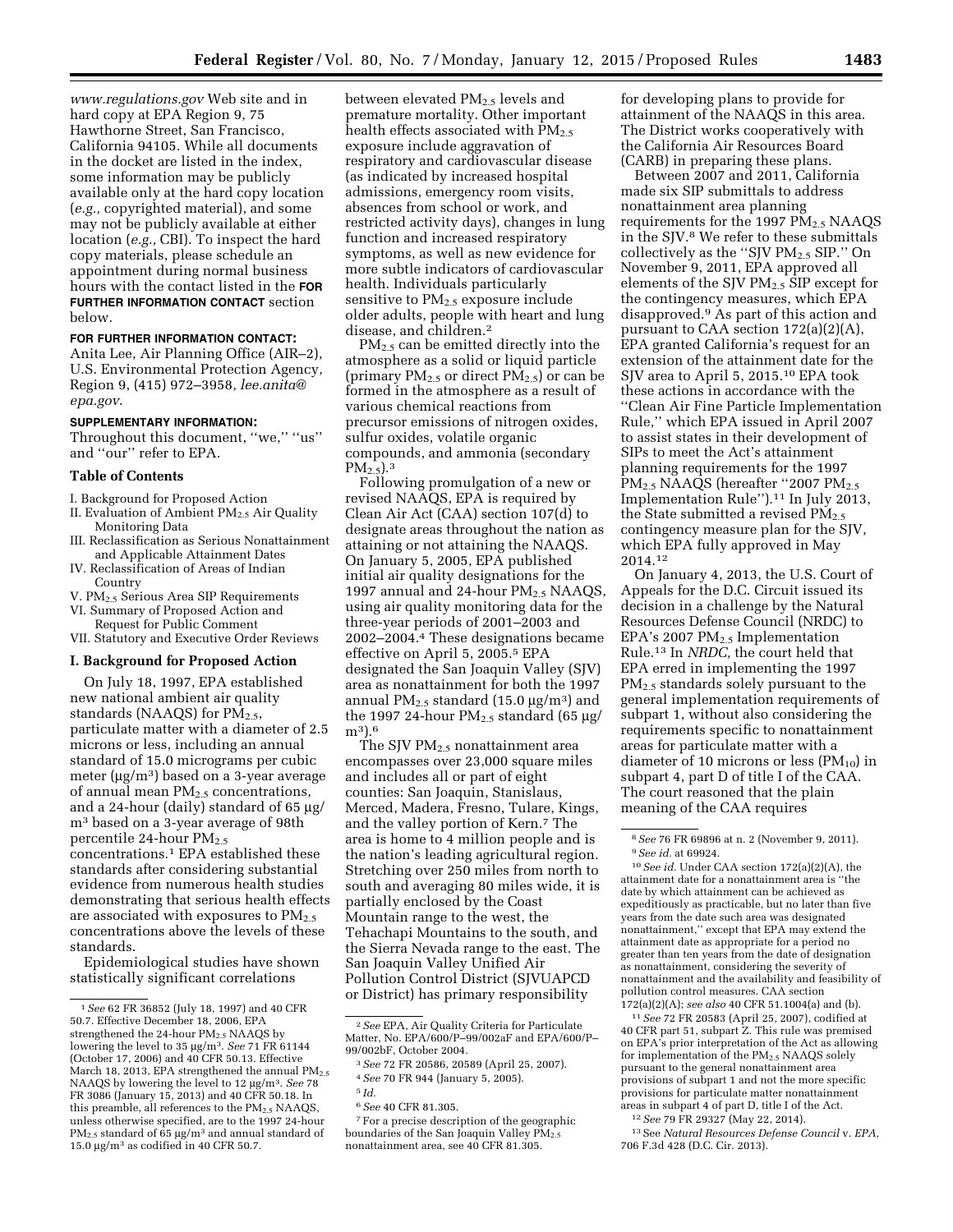implementation of the 1997  $PM_{2.5}$ standards under subpart 4 because  $PM_{2.5}$ particles fall within the statutory definition of  $PM_{10}$  and are thus subject to the same statutory requirements as PM<sub>10</sub>. The court remanded the rule and instructed EPA ''to repromulgate these rules pursuant to Subpart 4 consistent with this opinion."<sup>14</sup>

Consistent with the *NRDC* decision, on June 2, 2014, EPA published a final rule classifying all areas currently designated nonattainment for the 1997 and/or 2006  $PM<sub>2.5</sub>$  standards as Moderate under subpart 4.15 EPA also established a deadline of December 31, 2014 for states to submit attainmentrelated and nonattainment new source review (NNSR) SIP elements required for these areas pursuant to subpart 4.16 This rulemaking did not affect any action that EPA had previously taken under section 110(k) of the Act on a SIP for a  $PM_{2.5}$  nonattainment area.<sup>17</sup> Accordingly, EPA's previous approval of the April 5, 2015 attainment date for the SJV area remains in effect.18

Under section 188(b)(1) of the CAA, prior to an area's attainment date, EPA has discretionary authority to reclassify as a Serious nonattainment area ''any area that the Administrator determines cannot practicably attain" the  $PM_{2.5}$ NAAQS by the applicable Moderate area attainment date.19 On September 25,

2014, the District requested that EPA reclassify the SJV nonattainment area as Serious nonattainment for the 1997 PM2.5 standards. This request included a demonstration that the SJV cannot practicably attain the 1997 annual  $PM_{2.5}$ standard by the April 5, 2015 attainment date.20

### **II. Evaluation of Ambient PM**2.5 **Air Quality Monitoring Data**

A determination of whether an area's air quality currently meets the  $PM_{2.5}$ NAAQS is generally based upon the most recent three years of complete, quality-assured data gathered at established State and Local Air Monitoring Stations (SLAMS) in a nonattainment area and entered into EPA's Air Quality System (AQS) database. Data from air monitors operated by state/local agencies in compliance with EPA monitoring requirements must be submitted to AQS. Monitoring agencies annually certify that these data are accurate to the best of their knowledge. Accordingly, EPA relies primarily on data in AQS when determining the attainment status of areas.21

Under EPA regulations in 40 CFR 50.7 and in accordance with part 50, appendix N, the 1997 annual  $PM_{2.5}$ standard is met when the "annual  $PM_{2.5}$ NAAQS design value'' (based on the 3-

year average of PM<sub>2.5</sub> annual mean mass concentrations) 22 is less than or equal to 15.0  $\mu$ g/m<sup>3</sup> at each eligible monitoring site. The 1997 24-hour  $PM_{2.5}$  standard is met when the "24-hour PM<sub>2.5</sub> NAAQS design value'' (based on the 3-year average of annual 98th percentile 24 hour  $PM_{2.5}$  mass concentrations) <sup>23</sup> is less than or equal to  $65 \mu g/m^3$  at each eligible monitoring site.

# *A. PM*2.5 *Trends in the SJV*

Ambient annual and 24-hour  $PM_{2.5}$ NAAQS design value levels in the SJV are the highest recorded in the United States at 18.1  $\mu$ g/m<sup>3</sup> (Madera) and 65  $\mu$ g/ m3 (Bakersfield), respectively, for the 2011–2013 period.<sup>24</sup> The levels and composition of ambient PM2.5 in the SJV differ by season.<sup>25</sup> Higher  $PM_{2.5}$ concentrations occur during the winter, between late November and February, when the SJV experiences extended periods of stagnant weather with cold foggy conditions which encourage wood burning, a source of directly emitted particulates (direct  $PM_{2.5}$ ), and are conducive to the formation of ammonium nitrate from the reaction of nitrogen oxides  $(NO<sub>X</sub>)$  with ammonia. Tables 1 and 2 show the annual and 24 hour concentrations recorded at PM<sub>2.5</sub> monitoring sites in the SJV during the 2005–2013 period.

TABLE 1—ANNUAL  $PM_{2.5}$  NAAQS DESIGN VALUES <sup>a</sup> IN  $\mu$ g/m<sup>3</sup> FOR MONITORS IN THE SJV

| Site             | AQS ID   | 2005 | 2006 | 2007 | 2008 | 2009 | 2010 | 2011 | 2012     | 2013     |
|------------------|----------|------|------|------|------|------|------|------|----------|----------|
| Bakersfield:     |          |      |      |      |      |      |      |      |          |          |
|                  | 60290016 | 18.4 | 18.9 | 20.3 | 21.5 | 22.6 | 21.2 | 18.2 | 15.6     | 17.3     |
|                  | 60290014 | 18.0 | 18.5 | 19.6 | 20.9 | 21.0 | 18.4 | 16.5 | 14.5     | 16.4     |
| Golden State Hwy | 60290010 | 19.0 | 18.6 | 19.2 | 18.8 | 19.3 | n/a  | n/a  | n/a      | n/a      |
|                  | 60310004 | 17.0 | 17.2 | 17.6 | 17.0 | 17.3 | 17.1 | 16.2 | n/a      | n/a      |
|                  | 60311004 | n/a  | n/a  | n/a  | n/a  | n/a  | n/a  | n/a  | 15.8     | 17.0     |
|                  | 61072002 | 18.0 | 18.2 | 19.3 | 19.7 | 18.8 | 16.5 | 15.2 | 14.8     | 16.6     |
| Fresno:          |          |      |      |      |      |      |      |      |          |          |
|                  | 60195025 | 17.2 | 17.2 | 17.1 | 17.0 | 16.0 | 14.9 | 14.5 | 13.8     | 14.7     |
|                  | 60190011 | 16.9 | 16.6 | 17.4 | 17.7 | 17.1 | 15.2 | 14.5 | $b$ 14.3 | $b$ 15.4 |
|                  | 60195001 | 17.1 | 16.4 | 16.4 | 16.3 | 17.0 | 16.4 | 17.0 | 16.0     | 16.4     |
|                  | 60192009 | n/a  | n/a  | n/a  | n/a  | n/a  | n/a  | n/a  | 7.4      | 7.8      |
|                  | 60392010 | n/a  | n/a  | n/a  | n/a  | n/a  | n/a  | n/a  | 19.0     | 18.1     |
| Merced:          |          |      |      |      |      |      |      |      |          |          |
| M Street         | 60472510 | 15.0 | 14.7 | 14.7 | n/a  | n/a  | n/a  | 11.7 | 10.4     | 11.1     |
| Coffee           | 60470003 | n/a  | n/a  | n/a  | n/a  | n/a  | n/a  | 18.2 | 14.3     | 13.3     |

14 *Id.* 

15See 79 FR 31566 (June 2, 2014). 16 *Id.* 

<sup>17</sup> *Id.* at 31569. 18 *Id.; see also* 79 FR 29327 at 29329 (May 22, 2014) (noting that ''[a]bsent an EPA rulemaking to withdraw or revise [the November 9, 2011] final rule, which *NRDC* does not compel, our final action<br>on the SJV PM<sub>2.5</sub> SIP remains effective . . .'').

 $19$  Section  $188(b)(1)$  of the Act is a general expression of delegated rulemaking authority. See ''State Implementation Plans; General Preamble for the Implementation of Title I of the Clean Air Act Amendments of 1990,'' 57 FR 13498 (April 16, 1992) (hereafter ''General Preamble'') at 13537, n. 15. Although subparagraphs (A) and (B) of section 188(b)(1) mandate that EPA reclassify by specified timeframes any areas that it determines appropriate for reclassification by those dates, these

subparagraphs do not restrict the general authority but simply specify that, at a minimum, EPA's authority must be exercised at certain times. *See id.* 

20*See* letter dated September 25, 2014 from Seyed Sadredin, Executive Director/Air Pollution Control Officer, SJVUAPCD, to Jared Blumenfeld, Regional Administrator, EPA Region 9, ''RE: San Joaquin Valley Unified Air Pollution Control District Request for Reclassification of the San Joaquin Valley as a Serious PM2.5 Nonattainment Area for the Federal 1997 PM<sub>2.5</sub> Standard," attaching Memorandum dated August 21, 2014 from Seyed Sadredin, Executive Director/APCO and Sheraz Gill, Project Coordinator, to the SJVUAPCD Governing Board, ''RE: Item Number 9: Review and Approve Actions to Address Air Quality Impacts Resulting from the Exceptional Weather Conditions Caused by the Recent Drought'' (hereafter ''Sadredin Memo'').

21*See* 40 CFR 50.7; 40 CFR part 50, appendix L; 40 CFR part 50, appendix N; 40 CFR part 53; 40 CFR part 58; and 40 CFR part 58, appendices A, C, D, and E.

22*See* 40 CFR part 50, appendix N (section 1.0). 23*See id.* 

24*See* U.S. EPA, 2013 Design Value Reports, PM2.5 Detailed Information Updated 8/24/14, available at *[http://www.epa.gov/airtrends/](http://www.epa.gov/airtrends/values.html)* [values.html](http://www.epa.gov/airtrends/values.html) ("PM25\_DesignValues\_20112013 FINAL 08 28  $14'$ ) (hereafter "2013 p.m.2.5 Design Value Reports''). The Bakersfield monitor also recorded the nation's second highest annual PM<sub>2.5</sub> NAAQS design value  $(17.3 \mu g/m^3)$  during this period. *See id.* 

25*See* 76 FR 41338 at 41339 (July 13, 2011) (proposed action on SJV PM<sub>2.5</sub> Plan).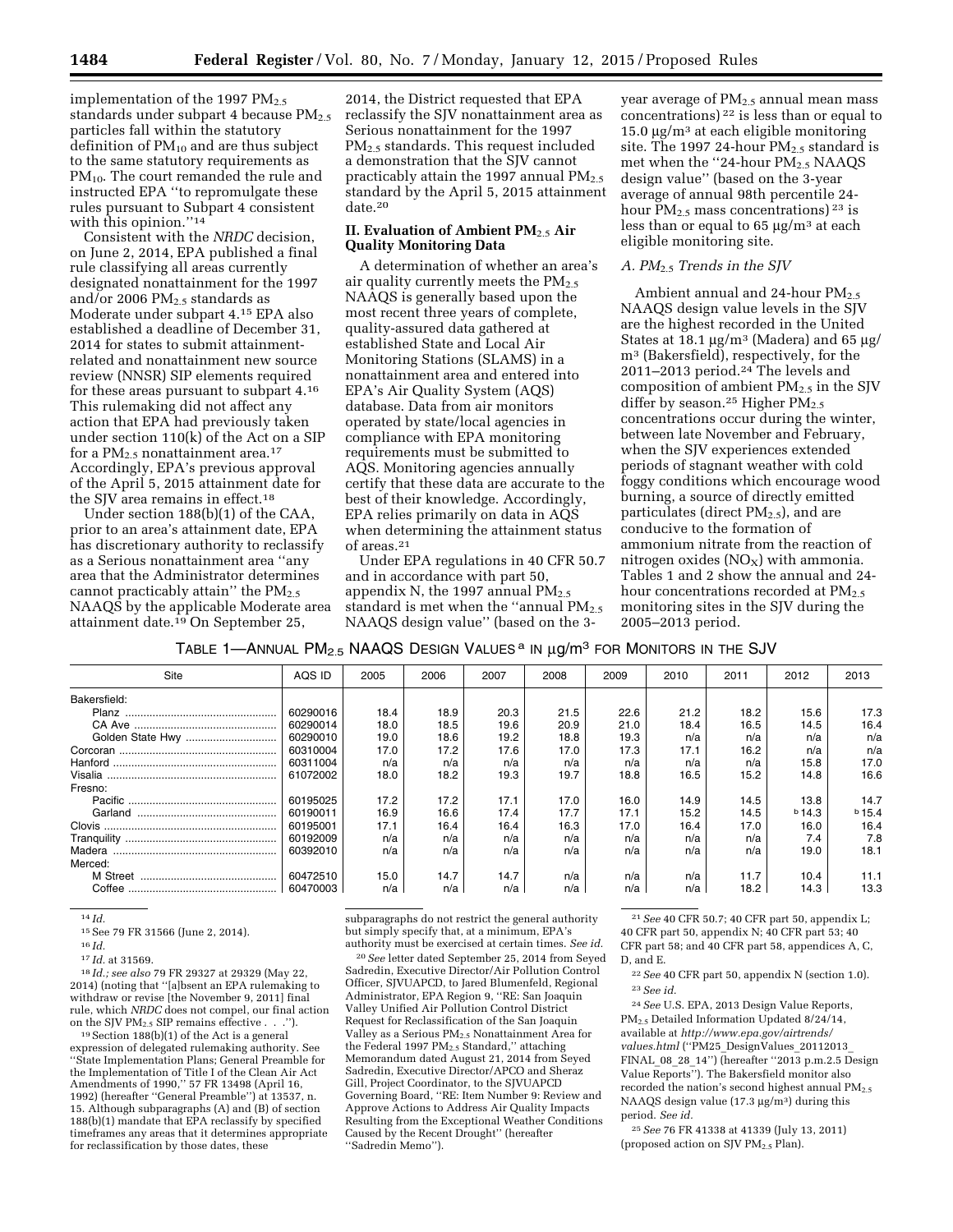### TABLE 1—ANNUAL PM<sub>2.5</sub> NAAQS DESIGN VALUES<sup> a</sup> IN μg/m<sup>3</sup> FOR MONITORS IN THE SJV—Continued

| Site                                      | AQS ID                                       | 2005                       | 2006                       | 2007                       | 2008                       | 2009                       | 2010                     | $201 -$            | 2012                        | 2013                         |
|-------------------------------------------|----------------------------------------------|----------------------------|----------------------------|----------------------------|----------------------------|----------------------------|--------------------------|--------------------|-----------------------------|------------------------------|
| Turlock<br>Modesto<br>Manteca<br>Stockton | 60990006<br>60990005<br>60772010<br>60771002 | n/a<br>14.0<br>n/a<br>13.1 | n/a<br>14.1<br>n/a<br>12.9 | n/a<br>14.6<br>n/a<br>12.8 | n/a<br>15.3<br>n/a<br>13.5 | n/a<br>14.7<br>n/a<br>12.9 | n/a<br>n/a<br>n/a<br>12. | 15.3<br>n/a<br>n/a | 14.9<br>12.9<br>n/a<br>11.4 | 15.7<br>13.6<br>10.2<br>13.8 |

Source: 2013 PM<sub>2.5</sub> Design Value Reports. The term "n/a" means monitoring data is not available or does not meet minimum data completeness requirements (40 CFR part 50, appendix N).<br>
<sup>a</sup>The annual PM<sub>2.5</sub> NAAQS design value for each monitor is based on the 3-year average of annual mean PM<sub>2.5</sub> concentrations. See 40 CFR part 50, appendix N.

For example, the annual PM<sub>2.5</sub> NAAQS design value for 2013 for each monitor is the average of the annual mean PM<sub>2.5</sub> concentrations for 2011, 2012, and 2013 at<br>that monitor. The 1997 annual PM<sub>2.5</sub> NAAQS is attained wh

value reported represents a combined site record with the existing Garland site and old First Street site which ceased operation in early 2012.

|  | TABLE 2—24-HOUR PM $_{2.5}$ NAAQS Design Values $^{\rm a}$ in $\mu$ g/m $^{\rm 3}$ for Monitors in the SJV $^{\rm a}$ |
|--|-----------------------------------------------------------------------------------------------------------------------|
|--|-----------------------------------------------------------------------------------------------------------------------|

| Site         | AQS ID   | 2005 | 2006 | 2007 | 2008 | 2009 | 2010 | 2011 | 2012            | 2013 |
|--------------|----------|------|------|------|------|------|------|------|-----------------|------|
| Bakersfield: |          |      |      |      |      |      |      |      |                 |      |
|              | 60290016 | 54   | 60   | 68   | 70   | 70   | 65   | 55   | 47              | 60   |
|              | 60290014 | 58   | 62   | 66   | 66   | 68   | 62   | 62   | 58              | 65   |
|              | 60290010 | 60   | 64   | 69   | 64   | 66   | 64   | n/a  | n/a             | n/a  |
|              | 60310004 | 55   | 58   | 61   | 52   | 53   | 49   | 46   | 43              | 49   |
|              | 60311004 | n/a  | n/a  | n/a  | n/a  | n/a  | n/a  | n/a  | 54              | 60   |
|              | 61072002 | 55   | 56   | 58   | 57   | 59   | 51   | 47   | 47              | 56   |
| Fresno:      |          |      |      |      |      |      |      |      |                 |      |
|              | 60195025 | 57   | 59   | 61   | 52   | 50   | 43   | 48   | 53              | 63   |
|              | 60190011 | 60   | 58   | 63   | 58   | 60   | 54   | 58   | <sup>b</sup> 59 | b62  |
|              | 60195001 | 55   | 56   | 58   | 54   | 53   | 47   | 54   | 54              | 58   |
|              | 60192009 | n/a  | n/a  | n/a  | n/a  | n/a  | n/a  | n/a  | 31              | 30   |
|              | 60392010 | n/a  | n/a  | n/a  | n/a  | n/a  | n/a  | n/a  | 51              | 52   |
| Merced:      |          |      |      |      |      |      |      |      |                 |      |
|              | 60472510 | 45   | 45   | 48   | 50   | 51   | 45   | 39   | 40              | 49   |
|              | 60470003 | n/a  | n/a  | n/a  | n/a  | n/a  | n/a  | 43   | 41              | 42   |
|              | 60990006 | n/a  | n/a  | n/a  | n/a  | n/a  | 55   | 51   | 49              | 53   |
|              | 60990005 | 49   | 51   | 55   | 54   | 55   | 49   | 50   | 44              | 51   |
|              | 60772010 | n/a  | n/a  | n/a  | n/a  | n/a  | n/a  | n/a  | 38              | 37   |
| Stockton     | 60771002 | 40   | 41   | 45   | 51   | 50   | 44   | 38   | 36              | 45   |

Source: 2013 PM<sub>2.5</sub> Design Value Reports. The term "n/a" means monitoring data is not available or does not meet minimum data completeness requirements (40

CFR part 50, appendix N).<br>
<sup>a</sup> The 24-hour PM<sub>2.5</sub> NAAQS design value for each monitor is based on the 3-year average of annual 98th percentile 24-hour PM<sub>2.5</sub> concentrations. See 40 CFR<br>
part 50, appendix N. For example, value reported represents a combined site record with the existing Garland site and old First Street site which ceased operation in early 2012.

# *B. Impracticability of Attaining the 1997 Annual PM*2.5 *Standard by April 5, 2015*

In its September 25, 2014 letter to EPA, the District provided ambient air quality data showing that the SJV area cannot attain the 1997  $PM_{2.5}$  annual standard by April 5, 2015.26 Specifically, the District provided annual average  $PM<sub>2.5</sub>$  concentrations recorded at monitoring sites in the SJV for 2012 and 2013, and then calculated the maximum 2014 annual average concentration for each monitoring site that would result in a 3-year average  $PM_{2.5}$  concentration of 15.0  $\mu$ g/m<sup>3</sup> at that site. According to the District, the maximum 2014 annual average concentration at the Bakersfield-Planz site (which recorded the area's highest annual concentrations in 2013) that will enable the site to show a design value at or below 15.0  $\mu$ g/m<sup>3</sup> for 2014 is 7.5  $\mu$ g/m<sup>3</sup>.<sup>27</sup> The annual average value for a given year is calculated based on the

quarterly averages for that year.28 The District reported that the average  $PM_{2.5}$ concentration measured at the Bakersfield-Planz site in the first quarter of 2014, however, was 29.7  $\mu$ g/m<sup>3</sup>.<sup>29</sup> Thus, according to the District, average PM2.5 concentrations at this monitoring site for the remaining three quarters of 2014 would have to be zero in order to result in a design value at or below 15.0  $\mu$ g/m<sup>3</sup> for 2014.<sup>30</sup> The remaining three quarters of 2014 include November and December, which, like other winter months in the SJV, tend to experience high PM<sub>2.5</sub> concentrations. These preliminary data and analyses indicate that it is not possible for the Bakersfield-Planz monitoring site to show an annual PM2.5 NAAQS design value at or below 15.0  $\mu$ g/m<sup>3</sup> by April 5, 2015.

EPA also independently evaluated preliminary 2014 PM<sub>2.5</sub> air quality data available in AQS as of August 2014 to

assess the District's representations.31 Table 3 shows four monitoring locations for which preliminary 2014 AQS data already indicate that the 3-year average PM2.5 concentration for 2012–2014 will likely be well above  $15.0 \mu g/m^3$ . Specifically, for each of these monitoring sites, EPA calculated the maximum 2014 average  $PM_{2.5}$ concentration that would enable the site to show a 2014 annual  $PM_{2.5}$  NAAQS design value at or below  $15.0 \text{ µg/m}^{3.32}$ 

32The small differences between the District's and EPA's calculations of ''maximum 2014'' values are due to the use of different rounding conventions. EPA's calculations of maximum 2014 values are based on the rounding convention in 40 CFR part 50, appendix N, which provides that intermediate calculations are not rounded, and that a design value with a decimal lower than  $15.05 \mu g$ / m3 is rounded down to 15.0 mg/m3. *See* 40 CFR part 50, appendix N, section 4.3. In computing the maximum 2014 concentration consistent with attainment and consistent with 2012 and 2013 Continued

<sup>26</sup>See Sadredin Memo at 2–6.

<sup>27</sup> *Id.* at Table 3.

<sup>28</sup> 40 CFR part 50, appendix N, section 4.4.

<sup>29</sup>*See* Sadredin Memo at Table 4. 30 *Id.* 

<sup>31</sup>*See* Memorandum from Elfego Felix and Scott Bohning to Docket entitled ''Practicability of SJV 2014 attainment of the 1997  $PM<sub>2.5</sub> NAAQS'$  dated December 10, 2014 with attachment entitled ''SJV PM2 5 1997 std impracticable 2014–12–10.xlsx'' (hereafter ''Felix and Bohning Memo'').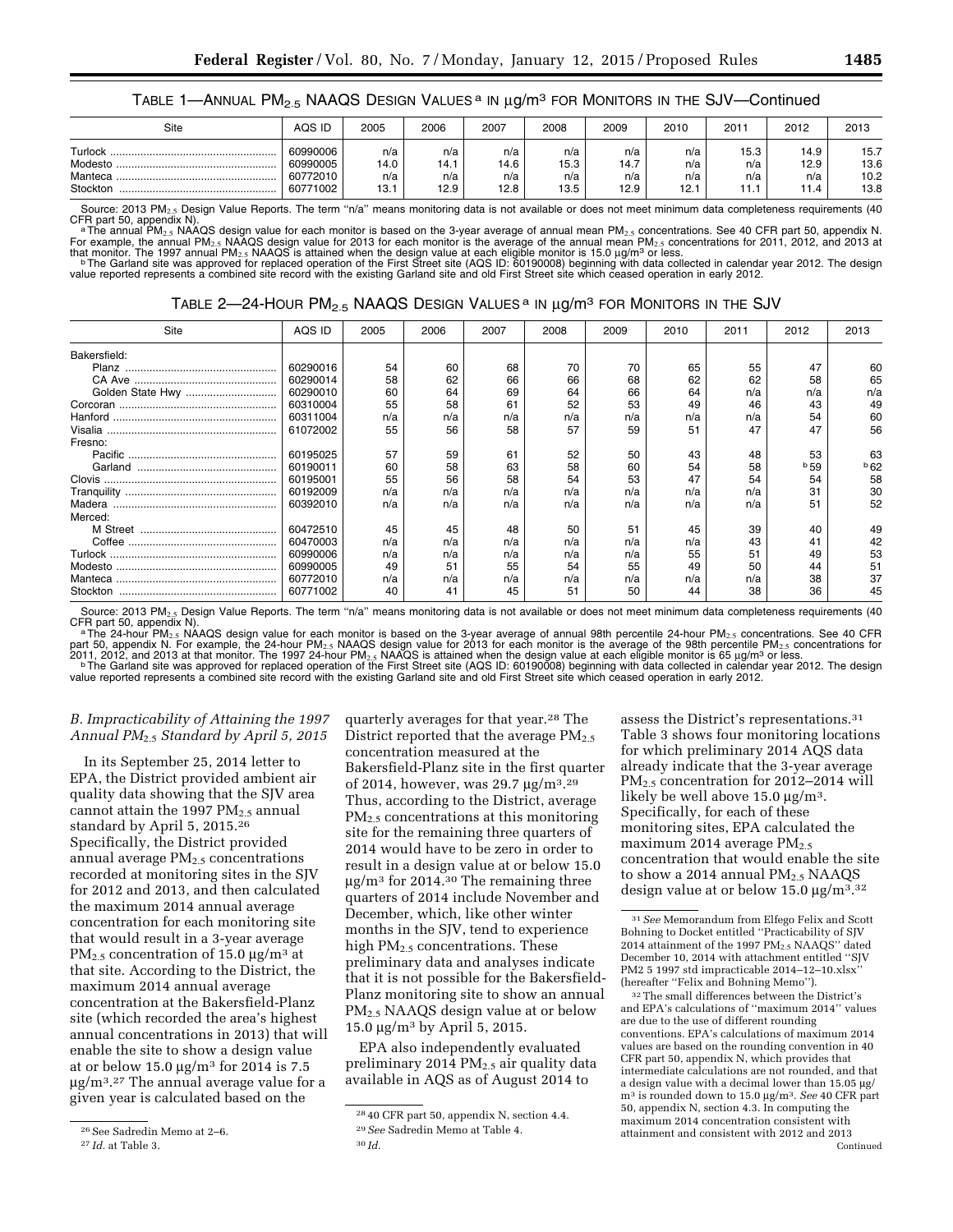As shown in Table 3, the 2014 annual average  $PM<sub>2.5</sub>$  concentration at the Visalia, Corcoran, and Hanford sites would have to be nearly 20 percent lower than the lowest annual averages observed at each of those sites during the 2003–2013 period, and the 2014 annual average  $PM<sub>2.5</sub>$  concentration at the Bakersfield-Planz site would have to be nearly 50 percent lower than the

lowest annual average observed during that same period, in order to result in a 2014 annual  $PM<sub>2.5</sub> NAAQS$  design value at or below  $15.0 \text{ µg/m}^3$ .  $33$ 

# TABLE 3—PRELIMINARY RECORDED 2014 ANNUAL AVERAGE PM<sub>2.5</sub> CONCENTRATIONS (IN µg/m<sup>3</sup>) FOR SELECTED SITES IN SJV AND COMPARISON TO LOWEST RECORDED CONCENTRATIONS

|          | Average<br>recorded<br>2014a | EPA estimate for<br>max 2014 annual<br>average<br>allowed to<br>attain b | Lowest<br>recorded<br>annual<br>average (year) b | Percent<br>difference<br>between max<br>2014 and<br>lowest<br>recorded annual<br>verage |
|----------|------------------------------|--------------------------------------------------------------------------|--------------------------------------------------|-----------------------------------------------------------------------------------------|
|          | 29.7                         | 7.7                                                                      | 14.5 (2011)                                      | 47                                                                                      |
| Visalia  | 27.9                         | 11.4                                                                     | 13.6 (2010)                                      | 16                                                                                      |
| Corcoran | 22.9                         | 13.0                                                                     | 15.6 (2013)                                      | 16                                                                                      |
| Hanford  | 18.7                         | 12.1                                                                     | 14.8 (2012)                                      | 18                                                                                      |

a Source: U.S. EPA, Air Quality System, Combined Site Sample Values Report, PM<sub>2.5</sub>, 2014 (Report Date: August 7, 2014) (preliminary 2014 1st quarter data for all identified sites and 2nd quarter data for Hanford site). b*See* Felix and Bohning Memo and attachment.

If 2014 monitoring data is timely certified by May 1, 2015 (*see* 40 CFR 58.15) and EPA's determination of whether the SJV area meets the  $PM_{2.5}$ NAAQS occurs after this date, the determination would be based on monitoring data for the 2012–2014 period as this would be the most recent 3-year period for which complete, quality-assured and certified monitoring data is available. Because a determination of attainment requires that each eligible monitoring site in the area show a design value at or below the level of the PM2.5 NAAQS (*see* 40 CFR part 50, § 50.7 and appendix N), a 2014 design value above this level at one eligible monitor would render attainment by April 5, 2015 impossible.

In sum, air quality data for the 2003– 2014 period indicate that it is not practicable for the Bakersfield-Planz monitoring site to show an annual  $PM_{2.5}$ NAAQS design value at or below 15.0  $\mu$ g/m<sup>3</sup> by April 5, 2015, and that the SJV

area cannot practicably attain the 1997 annual  $PM_{2.5}$  NAAQS by this date.<sup>34</sup>

*C. Impracticability of Attaining the 1997 24-Hour PM*2.5 *Standard by April 5, 2015* 

The District's September 25, 2014 letter did not specifically address the SJV area's ability to attain the 24-hour PM2.5 standard by April 5, 2015. EPA independently reviewed ambient air quality data available in AQS, however, to consider whether the SJV area can practicably attain the 24-hour standard by this date.

Table 4 shows the 98th percentile 24 hour average  $PM_{2.5}$  concentrations recorded in 2012 and 2013 at selected monitoring sites. The 98th percentile 24-hour concentrations in 2013 were higher than in 2012, and in some cases the 2013 value was significantly higher than the 2012 value, *e.g.,* at the Bakersfield-Planz monitoring site.35 Based on these observed 98th percentile values in 2012 and 2013, EPA calculated for each of these monitoring

sites the maximum 98th percentile 24 hour concentration in 2014 that would enable the site to show a 2014 24-hour PM2.5 NAAQS design value at or below  $65 \mu g/m<sup>3</sup>$ . EPA also calculated a low estimate of the 98th percentile 24-hour concentration for 2014 at each of these sites, based on preliminary data reported to AQS for the first quarter of 2014 and a conservative assumption that 24-hour  $PM<sub>2.5</sub>$  concentrations remain below these levels for the remainder of the year at each monitoring site.36 As shown in Table 4, EPA's low estimates of the 98th percentile concentrations for 2014 at the two monitoring sites in Bakersfield (Planz and California Avenue) already exceed the maximum 2014 values that would enable these two sites to show a 24-hour PM2.5 NAAQS design value for 2014 at or below 65  $\mu$ g/m<sup>3</sup>. Thus, these two monitoring sites in Bakersfield cannot practicably show a 24-hour  $PM_{2.5}$ NAAQS design value at or below 65 µg/ m3 by April 5, 2015.

 $^{34}\!$  Any reclassification of a Moderate  $\rm PM_{2.5}$ nonattainment area as Serious based on a determination that the area cannot practicably attain the NAAQS by the applicable attainment date will be based on the facts and circumstances of the particular nonattainment area at issue. Monitored air quality and the reductions in ambient concentrations that the area would need to achieve in order to monitor attainment are important factors. Another important factor is whether

<sup>35</sup>The Sadredin Memo cites weather conditions associated with the extreme drought in California, including low precipitation, high stagnation, and strong inversions, among the reasons for the high  $PM<sub>2.5</sub>$  concentrations observed in the winter of 2013–2014. *See* Sadredin Memo at 3–7.

36 Identification of the 98th percentile 24-hour concentration is based on the number of creditable samples in a given year. *See* 40 CFR part 50,

annual mean concentrations, EPA did not round the 2012 and 2013 means in the intermediate steps of the calculation, and used 15.04 as the highest design value consistent with the standard. In contrast, the Sadredin memo rounded 2012 and 2013 means to one decimal place initially, and used 15.00 as the highest attaining design value.

<sup>33</sup>*See* Felix and Bohning Memo and attachment.

additional control measures could be implemented in time and reduce emissions adequately to attain the NAAQS. Given the significant reductions in ambient $\text{PM}_{2.5}$  levels that the SJV nonattainment area would need to monitor attainment, and the extremely short time remaining before the applicable attainment date for this area (April 5, 2015), EPA focused its analysis in this proposal on air quality-related information.

appendix N, section 4.5. Specifically, in any year for which there are at least 351 creditable samples. the 98th percentile is the 8th highest concentration, and as the number of creditable samples decreases the 98th percentile concentration increases. *See id.*  at Table 1. To calculate a low estimate of the 98th percentile 24-hour concentration for 2014 at each monitoring site, EPA assumed conservatively that preliminary 2014 monitoring data available in AQS (*see* Table 4) represented the highest values for 2014 (*i.e.,* no higher values would be recorded at these sites for the remainder of 2014) and that the total number of creditable samples in 2014 would be consistent with the sampling frequency observed as of August 7, 2014. *See* Felix and Bohning Memo and attachment. We note that 2014 monitoring data is not due for certification until May 1, 2015. *See*  40 CFR 58.15.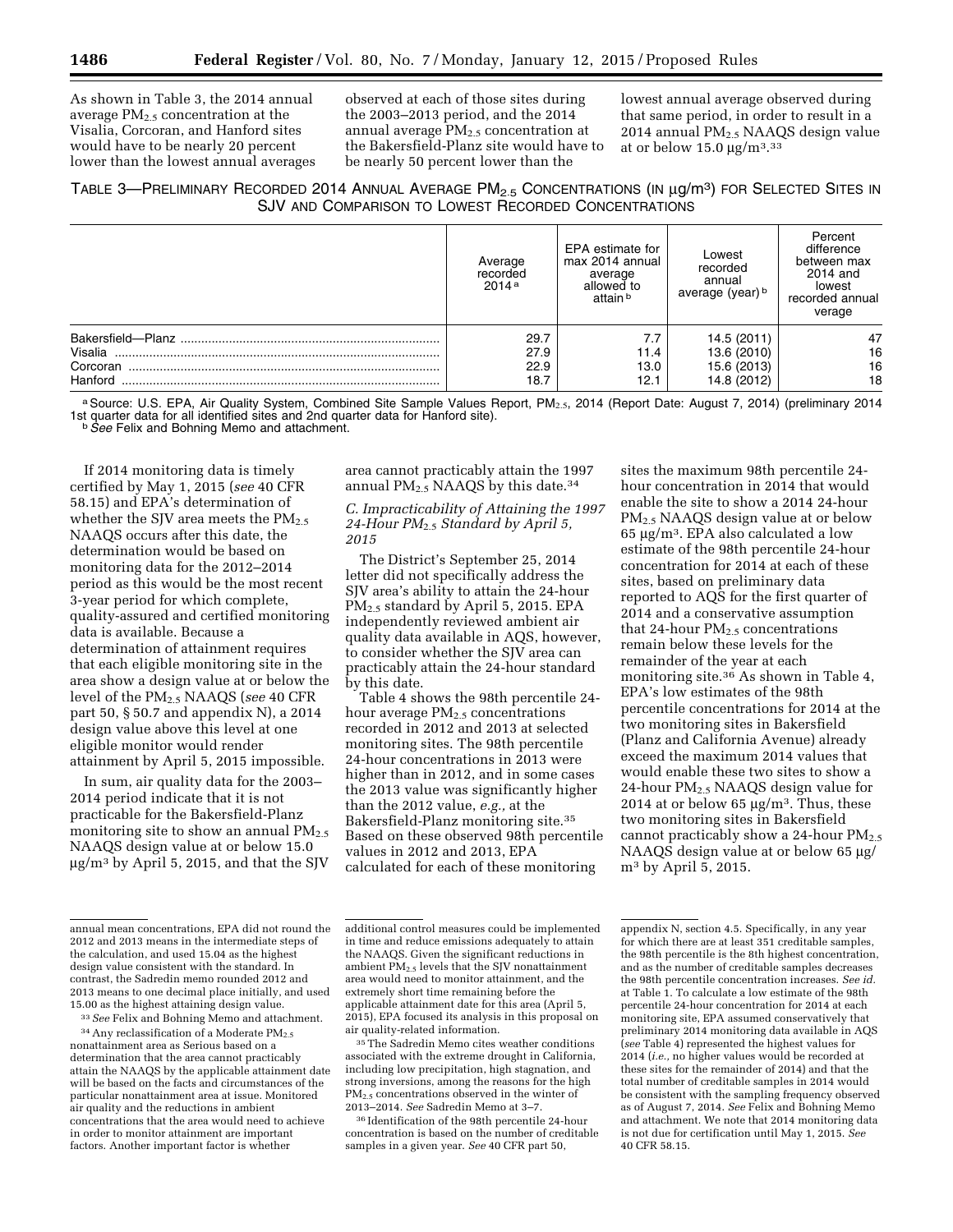TABLE 4—PRELIMINARY RECORDED 2014 24-HOUR  $\mathsf{PM}_{2.5}$  Concentrations (in  $\mu\mathsf{g}/\mathsf{m}^3$ ) for Selected Sites in SJV AND CALCULATION OF 98TH PERCENTILE VALUES

|                    | 98th percentile<br>in 2012 $a$ | 98th percentile<br>in $2013a$ | Low estimate<br>of 98th<br>percentile in<br>$2014b$ | Max 98th<br>percentile<br>allowed in<br>2014 to<br>attain b |
|--------------------|--------------------------------|-------------------------------|-----------------------------------------------------|-------------------------------------------------------------|
|                    | 40.6                           | 96.7                          | 64.4                                                | 58.9                                                        |
| Bakersfield-CA Ave | 56.4                           | 71.8                          | 72.6                                                | 68.0                                                        |
|                    | 48.3                           | 67.6                          | 76.7                                                | 80.3                                                        |
|                    | 51.3                           | 71.6                          | 61.8                                                | 73.3                                                        |
| Fresno-Garland     | 52.6                           | 63.8                          | 65.5                                                | 79.8                                                        |

<sup>a</sup> Source: See 2013 PM<sub>2.5</sub> Design Value Reports.<br><sup>b</sup> *See* Felix and Bohning Memo and attachment (calculations based on preliminary 2014 1st quarter data for all identified sites and 2nd quarter data for Hanford site).

If 2014 monitoring data is timely certified by May 1, 2015 (*see* 40 CFR 58.15) and EPA's determination of whether the SJV area meets the  $PM_{2.5}$ NAAQS occurs after this date, the determination would be based on monitoring data for the 2012–2014 period as this would be the most recent 3-year period for which complete, quality-assured and certified monitoring data is available. Because a determination of attainment requires that each eligible monitoring site in the area show a design value at or below the level of the PM2.5 NAAQS (*see* 40 CFR part 50, § 50.7 and appendix N), a 2014 design value above this level at one eligible monitor would render attainment by April 5, 2015 impossible.

In sum, air quality data for the 2003– 2014 period indicate that it is not practicable for the two Bakersfield monitoring sites to show a 24-hour PM2.5 NAAQS design value at or below 65  $\mu$ g/m<sup>3</sup> by April 5, 2015, and that the SJV area cannot practicably attain the 1997 24-hour  $PM<sub>2.5</sub> NAAQS$  by this date.37

### **III. Reclassification as Serious Nonattainment and Applicable Attainment Dates**

Section 188 of the Act outlines the process for classification of  $PM_{2.5}$ nonattainment areas and establishes the applicable attainment dates. In accordance with section 188 and in response to the *NRDC* decision, EPA classified the SJV area as Moderate nonattainment for the 1997  $PM_{2.5}$ NAAQS, effective July 2, 2014.38 This classification rulemaking did not affect any prior action that EPA had taken under CAA section  $110(k)$  on a  $PM_{2.5}$ attainment plan for a nonattainment area. Accordingly, the April 5, 2015 attainment date that EPA approved on November 9, 2011 for the SJV area

remains the applicable attainment date for the 1997  $\tilde{PM}_{2.5}$  NAAQS in this area.39

Under the plain meaning of the terms of section 188(b)(1) of the Act, EPA has general authority to reclassify at any time before the applicable attainment date any area that EPA determines cannot practicably attain the standard by such date. Accordingly, section 188(b)(1) of the Act is a general expression of delegated rulemaking authority. In addition, subparagraphs (A) and (B) of section 188(b)(1) mandate that EPA reclassify "appropriate"  $PM_{10}$ nonattainment areas at specified time frames (*i.e.,* by December 31, 1991 for the initial  $PM_{10}$  nonattainment areas, and within 18 months after the SIP submittal due date for subsequent nonattainment areas). These subparagraphs do not restrict EPA's general authority but simply specify that, at a minimum, it must be exercised at certain times.40 In accordance with section 188(b)(1) of the Act, EPA is proposing to reclassify the SJV area from Moderate to Serious nonattainment for the 1997 annual and 24-hour  $PM_2$ . standards of 15.0 and 65  $\mu$ g/m<sup>3</sup>, respectively, based on EPA's determination that the SJV area cannot practicably attain these standards by the applicable attainment date of April 5, 2015.

Under section 188(c)(2) of the Act, the attainment date for a Serious area ''shall be as expeditiously as practicable but no later than the end of the tenth calendar year beginning after the area's designation as nonattainment. . . .'' The SJV area was designated nonattainment for the 1997  $PM_{2.5}$  standards effective April 5, 2005.41 Therefore, upon final reclassification of the SJV area as a

40For a general discussion of EPA's interpretation of the reclassification provisions in section 188(b)(1) of the Act, see the General Preamble, 57 FR 13498 at 13537–38 (April 16, 1992).

Serious nonattainment area, the latest permissible attainment date under section 188(c)(2) of the Act, for purposes of the 1997  $PM_{2.5}$  standards in this area, will be December 31, 2015.

Under section 188(e) of the Act, a state may apply to EPA for a single extension of the Serious area attainment date by up to 5 years, which EPA may grant if the State satisfies certain conditions. Before EPA may extend the attainment date for a Serious area under section 188(e), the State must: (1) Apply for an extension of the attainment date beyond the statutory attainment date; (2) demonstrate that attainment by the statutory attainment date is impracticable; (3) have complied with all requirements and commitments pertaining to the area in the implementation plan; (4) demonstrate to the satisfaction of the Administrator that the plan for the area includes the most stringent measures that are included in the implementation plan of any State or are achieved in practice in any State, and can feasibly be implemented in the area; and (5) submit a demonstration of attainment by the most expeditious alternative date practicable.42 As more fully described in Section V of this proposal, EPA anticipates that California may choose to submit a request for an extension of the Serious area attainment date consistent with

<sup>37</sup>*See* note 34 *supra.* 

<sup>38</sup>*See* 79 FR 31566 at 31587, 31593 (June 2, 2014).

<sup>39</sup>*See* notes 17 and 18, *supra.* 

<sup>41</sup>*See* 70 FR 944 at 956, 957 (January 5, 2005).

 $\overline{^{42}\mathrm{For}}$  a discussion of EPA's interpretation of the requirements of section 188(e), see ''State Implementation Plans for Serious  $PM_{10}$ Nonattainment Areas, and Attainment Date Waivers for PM<sub>10</sub> Nonattainment Areas Generally; Addendum to the General Preamble for the Implementation of Title I of the Clean Air Act Amendments of 1990,'' 59 FR 41998 (August 16, 1994) (hereafter ''Addendum'') at 42002; 65 FR 19964 (April 13, 2000) (proposed action on  $PM_{10}$ Plan for Maricopa County, Arizona); 66 FR 50252 (October 2, 2001) (proposed action on  $PM_{10}$  Plan for Maricopa County, Arizona); 67 FR 48718 (July 25, 2002) (final action on  $PM_{10}$  Plan for Maricopa County, Arizona); and *Vigil* v. *EPA,* 366 F.3d 1025, amended at 381 F.3d 826 (9th Cir. 2004) (remanding EPA action on PM10 Plan for Maricopa County, Arizona but generally upholding EPA's interpretation of CAA section 188(e)).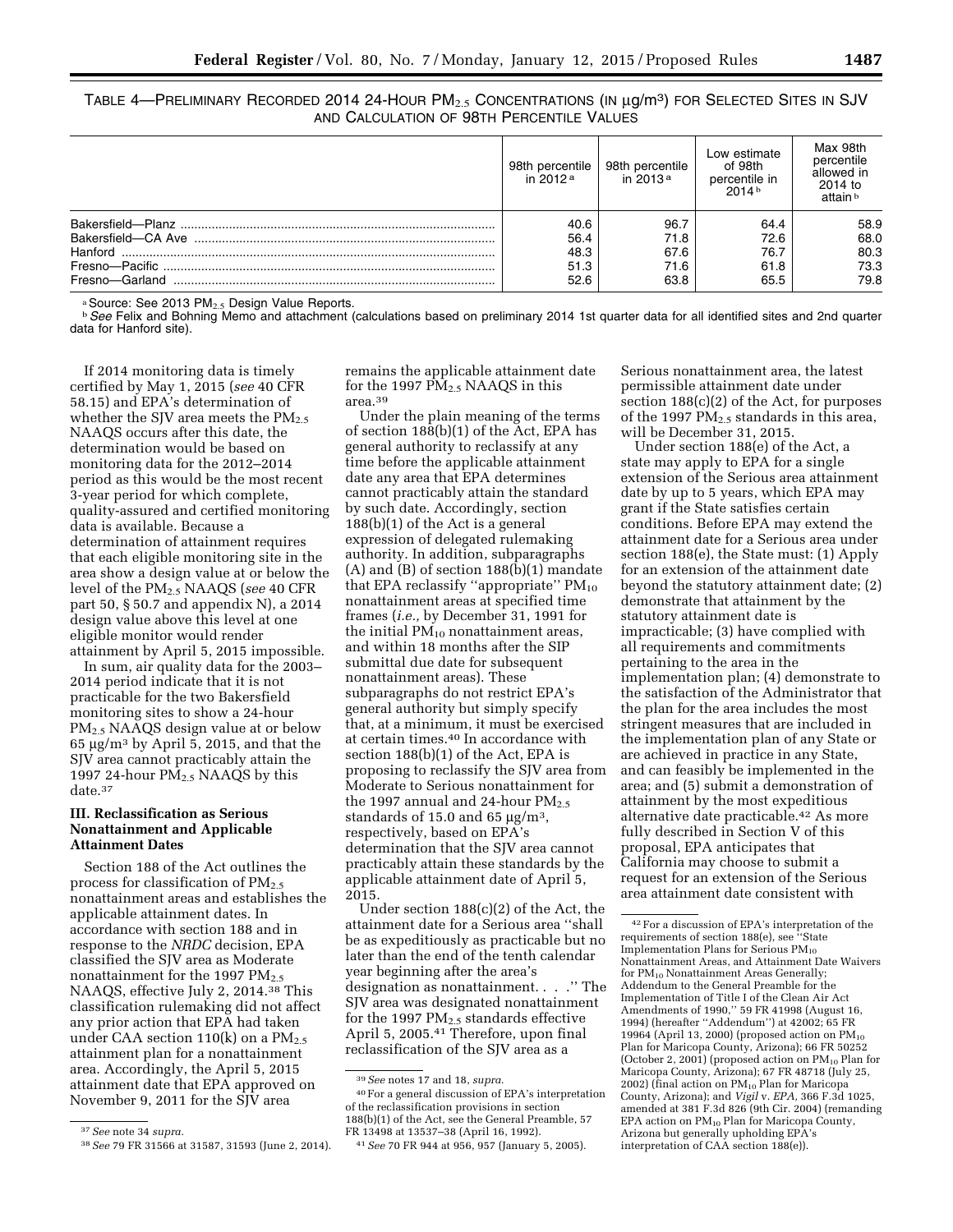these requirements when it submits a Serious area attainment plan for the 1997 PM $_{2.5}$  standards for this area.

### **IV. Reclassification of Areas of Indian Country** 43

Eight Indian tribes are located within the boundaries of the San Joaquin Valley  $PM_{2.5}$  nonattainment area: the Big Sandy Rancheria of Mono Indians of California, the Cold Springs Rancheria of Mono Indians of California, the North Fork Rancheria of Mono Indians of California, the Picayune Rancheria of Chukchansi Indians of California, the Santa Rosa Rancheria of the Tachi Yokut Tribe, the Table Mountain Rancheria of California, the Tejon Indian Tribe, and the Tule River Indian Tribe of the Tule River Reservation.

We have considered the relevance of our proposal to reclassify the SJV nonattainment area as Serious for the 1997 PM2.5 standards to each tribe located within the SJV area. We believe that the same facts and circumstances that support the proposal for the non-Indian country lands also support the proposal for Indian country located within the SJV nonattainment area. EPA is therefore proposing to exercise our authority under CAA section 188(b)(1) to reclassify areas of Indian country geographically located in the SJV nonattainment area. Section 188(b)(1) broadly authorizes EPA to reclassify a nonattainment area—including any area of Indian country located within such area—that EPA determines cannot practicably attain the relevant standard by the applicable attainment date.

Elevated PM2.5 levels are a pervasive pollution problem throughout the SJV area. Directly-emitted  $PM_{2.5}$  and its precursor pollutants  $(NO<sub>X</sub>, SO<sub>X</sub>, VOC,$ and ammonia) are emitted throughout a nonattainment area and can be transported throughout that nonattainment area. Therefore, boundaries for nonattainment areas are drawn to encompass both areas with direct sources of the pollution problem as well as nearby areas in the same airshed. Initial classifications of nonattainment areas are coterminous with, that is, they match exactly, their boundaries. EPA believes this approach

best ensures public health protection from the adverse effects of  $PM<sub>2.5</sub>$ pollution. Therefore, it is generally counterproductive from an air quality and planning perspective to have a disparate classification for an area located within the boundaries of a larger nonattainment area, such as the areas of Indian country contained within the SJV PM<sub>2.5</sub> nonattainment area. Moreover, violations of the 1997 PM<sub>2.5</sub> standards, which are measured and modeled throughout the nonattainment area, as well as shared meteorological conditions, would dictate the same conclusion. Furthermore, emissions increases in portions of a  $PM_{2.5}$ nonattainment area that are left classified as Moderate could counteract the effects of efforts to attain the standards within the overall area because less stringent requirements would apply in those Moderate portions relative to those that would apply in the portions of the area reclassified to Serious.

Uniformity of classification throughout a nonattainment area is thus a guiding principle and premise when an area is being reclassified. Equally, if EPA believes it is likely that a given nonattainment area will not attain the PM2.5 standards by the applicable attainment date, then it may be an additional reason why it is appropriate to maintain a uniform classification within the area and thus to reclassify the Indian country together with the balance of the nonattainment area. In this particular case, we are proposing to determine, based on the State's demonstration and current ambient air quality trends, that the SJV nonattainment area in its entirety cannot practicably attain the 1997  $PM_{2.5}$ standards by the applicable area attainment date of April 5, 2015.

In light of the considerations outlined above that support retention of a uniformly-classified  $PM_{2.5}$ nonattainment area, and our finding that is impracticable for the area to attain by the applicable attainment date, we propose to reclassify the areas of Indian country areas within the San Joaquin Valley nonattainment area as Serious for the 1997  $PM_{2.5}$  standards.

The effect of reclassification would be to lower the applicable ''major source'' emissions threshold for purposes of the nonattainment new source review program and the Title V operating permit program from its current level of 100 tpy to 70 tpy (CAA sections  $189(b)(3)$  and  $501(2)(B)$  thus subjecting more new or modified stationary sources to these requirements. The reclassification may also lower the *de minimis* threshold under the CAA's

General Conformity requirements (40 CFR part 93, subpart B) from 100 tpy to 70 tpy. Under the General Conformity requirements, Federal agencies bear the responsibility of determining conformity of actions in nonattainment and maintenance areas that require Federal permits, approvals, or funding. Such permits, approvals or funding by Federal agencies for projects in these areas of Indian country may be more difficult to obtain because of the lower *de minimis* thresholds.

Given the potential implications of the reclassification, EPA has contacted tribal officials to invite government-togovernment consultation on this rulemaking effort.44 EPA specifically solicits additional comment on this proposed rule from tribal officials. We note that although eligible tribes may opt to seek EPA approval of relevant tribal programs under the CAA, none of the affected tribes will be required to submit an implementation plan to address this reclassification.

### **V. PM**2.5 **Serious Area SIP Requirements**

Upon reclassification as a Serious nonattainment area for the 1997  $PM_{2.5}$ NAAQS, California will be required to submit additional SIP revisions to satisfy the statutory requirements that apply to Serious areas, including the requirements of subpart 4 of part D, title I of the Act.

The Serious area SIP elements that California will be required to submit are as follows:

1. Provisions to assure that the best available control measures (BACM), including best available control technology (BACT) for stationary sources, for the control of direct  $PM_{2.5}$ and PM2.5 precursors shall be implemented no later than 4 years after the area is reclassified (CAA section 189(b)(1)(B));

2. a demonstration (including air quality modeling) that the plan provides for attainment as expeditiously as practicable but no later than December 31, 2015, or where the State is seeking an extension of the attainment date under section 188(e), a demonstration that attainment by December 31, 2015 is impracticable and that the plan provides for attainment by the most expeditious

<sup>43</sup> ''Indian country'' as defined at 18 U.S.C. 1151 refers to: ''(a) all land within the limits of any Indian reservation under the jurisdiction of the United States Government, notwithstanding the issuance of any patent, and, including rights-of-way running through the reservation, (b) all dependent Indian communities within the borders of the United States whether within the original or subsequently acquired territory thereof, and whether within or without the limits of a state, and (c) all Indian allotments, the Indian titles to which have not been extinguished, including rights-of-way running through the same.''

<sup>44</sup>We sent letters to tribal officials of seven tribes regarding government-to-government consultation on September 30, 2014. EPA inadvertently did not send a letter to the Tejon Indian Tribe, therefore, concurrently with this proposed action, EPA is sending a letter to the chairperson of the Tejon Indian Tribe inviting consultation on our proposed reclassification of the SJV PM<sub>2.5</sub> nonattainment area. All eight letters can be found in the docket for this proposed action.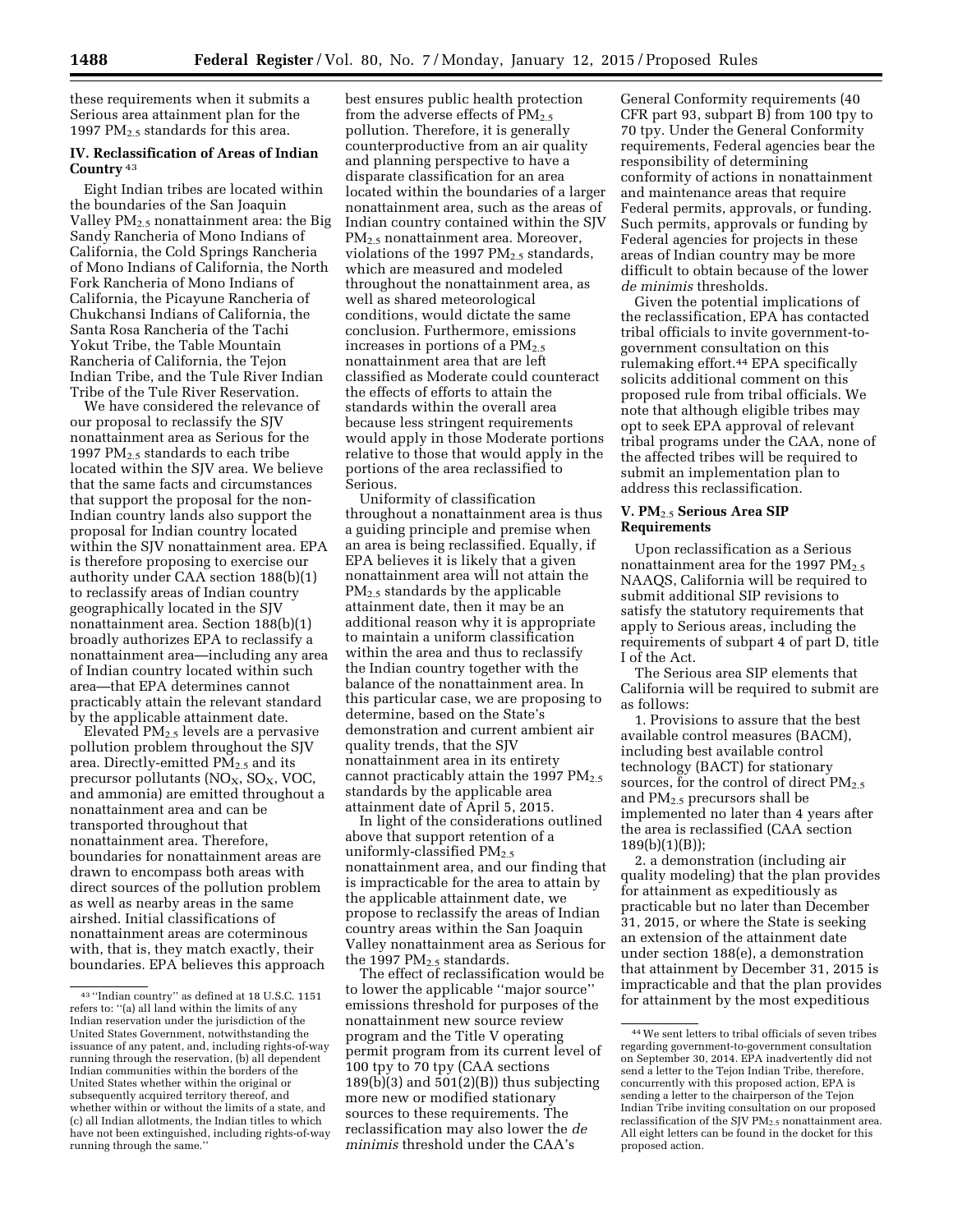alternative date practicable (CAA sections 188(c)(2) and 189(b)(1)(A));

3. plan provisions that require reasonable further progress (RFP) (CAA section 172(c)(2));

4. quantitative milestones which are to be achieved every 3 years until the area is redesignated attainment and which demonstrate RFP toward attainment by the applicable date (CAA section 189(c));

5. provisions to assure that control requirements applicable to major stationary sources of  $PM_{2.5}$  also apply to major stationary sources of  $PM_{2.5}$ precursors, except where the State demonstrates to EPA's satisfaction that such sources do not contribute significantly to  $PM_{2.5}$  levels that exceed the standard in the area (CAA section 189(e));

6. a comprehensive, accurate, current inventory of actual emissions from all sources of  $PM_{2.5}$  and  $PM_{2.5}$  precursors in the area  $(CAA$  section  $172(c)(3)$ ;

7. contingency measures to be implemented if the area fails to meet RFP or to attain by the applicable attainment date (CAA section 172(c)(9)); and

8. a revision to the nonattainment new source review (NSR) program to lower the applicable ''major stationary source'' 45 thresholds from 100 tons per year (tpy) to 70 tpy (CAA section 189(b)(3)).

Section 189(b)(2) states, in relevant part, that the State must submit the required BACM provisions ''no later than 18 months after reclassification of the area as a Serious Area'' and must submit the required attainment demonstration ''no later than 4 years after reclassification of the area to Serious.'' Thus, if a final reclassification of the area to Serious becomes effective in early 2015, the Act provides the State with up to 18 months after this date (*i.e.,*  until late 2016) to submit a BACM demonstration and up to 4 years after this date (*i.e.,* until early 2019) to submit a Serious area attainment demonstration. Given the December 31, 2015 Serious area attainment date for the 1997  $PM_{2.5}$  standards in this area under CAA section 188(c)(2), however, EPA expects the State to adopt and submit a Serious area plan for the 1997 PM<sub>2.5</sub> standards well before the statutory SIP submittal deadlines in section 189(b)(2).

Additionally, in light of the available ambient air quality data and the short amount of time available before the

December 31, 2015 attainment date under CAA section 188(c)(2), EPA anticipates that California may choose to submit a request for an extension of the Serious area attainment date pursuant to section 188(e) simultaneously with its submittal of a Serious area plan for the area. If California fails to submit a request for an extension of the Serious area attainment date that satisfies the requirements of section 188(e) and the SJV area fails to attain the 1997  $PM_{2.5}$ standards by December 31, 2015, under CAA section 189(d) the State would be required to submit, within 12 months after December 31, 2015, plan revisions which provide for attainment of the PM2.5 standards and, from the date of such submission until attainment, for an annual reduction in emissions within the SJV area of not less than 5 percent of the amount of such emissions as reported in the most recent inventory prepared for the area (hereafter ''section 189(d) plan''). If, however, California submits and EPA approves a section 188(e) request for an extension of the Serious area attainment date prior to the December 31, 2015 attainment date for the SJV area, the requirement to submit a section 189(d) plan would not apply unless and until the SJV area fails to attain the 1997 PM2.5 standards by the extended attainment date approved by EPA under section 188(e).

The Act does not specify a deadline for the State's submittal of nonattainment NSR program revisions to lower the ''major stationary source'' threshold from 100 tons per year (tpy) to 70 tpy (CAA section 189(b)(3)) following reclassification of a Moderate PM2.5 nonattainment area as Serious nonattainment under subpart 4. Pursuant to EPA's gap-filling authority in CAA section 301(a) and to effectuate the statutory control requirements in section 189 of the Act, EPA proposes to require the State to submit these nonattainment NSR SIP revisions no later than 12 months from the effective date of final reclassification of the SJV area as Serious nonattainment for the 1997  $PM_{2.5}$  standards. We believe this timeframe will give the state sufficient time to make this relatively straightforward revision to its nonattainment NSR SIP while assuring that new or modified major sources locating in the SJV area will be subject to the lower statutory major source thresholds expeditiously. We are requesting comment on this proposed 12-month timeframe for submission of the nonattainment NSR SIP revisions. As noted above, however, if California intends to seek an extension of the

Serious area attainment date, the State will need to submit a request that satisfies the requirements of CAA section 188(e), including NSR SIP provisions to implement the major stationary source threshold in CAA section 189(b)(3), in time for EPA to approve such an extension prior to the December 31, 2015 Serious area attainment date.

Given the short amount of time available for California's development of these SIP submittals, EPA anticipates that the Serious area attainment demonstration for the SJV area may rely to some extent on existing photochemical modeling analyses developed for previous PM<sub>2.5</sub> plan submittals. EPA commits to work with the District and CARB as they develop the necessary technical support for the Serious area plan and to provide guidance on the requirements that California must meet to qualify for an extension of the Serious area attainment date under CAA section 188(e).

EPA is currently developing a proposed rulemaking to provide guidance to states on the attainment planning requirements in subparts 1 and 4 of part D, title I of the Act that apply to areas designated nonattainment for  $PM<sub>2.5</sub>$ . In the interim, EPA encourages the State to review the General Preamble and Addendum for guidance on how to implement these statutory requirements in the SJV  $PM_{2.5}$  nonattainment area.<sup>46</sup>

#### **VI. Summary of Proposed Action and Request for Public Comment**

Pursuant to section 188(b)(1) of the Act, EPA is proposing to reclassify the SJV nonattainment area from Moderate to Serious nonattainment for the 1997 annual and 24-hour PM2.5 standards based on EPA's determination that the area cannot practicably attain these NAAQS by the applicable attainment date of April 5, 2015. This proposed action is based upon EPA's evaluation of ambient air quality data for the 2003– 2014 period indicating that it is not practicable for certain monitoring sites within the SJV to show  $PM_{2.5}$  design values at or below the level of the 1997 PM2.5 NAAQS by April 5, 2015. Upon reclassification as a Serious nonattainment area, California will be required to submit a Serious area plan that satisfies the requirements of part D of title I of the Act, including a demonstration that the plan provides for attainment of the 1997 annual and 24 hour PM<sub>2.5</sub> standards in the SJV area by the applicable attainment date, which is

<sup>45</sup>For any Serious area, the terms ''major source'' and ''major stationary source'' include any stationary source that emits or has the potential to emit at least 70 tons per year of  $PM_{10}$  (CAA section 189(b)(3)).

<sup>46</sup>*See generally* the General Preamble, 57 FR 13498 (April 16, 1992) and Addendum, 59 FR 41998 (August 16, 1994).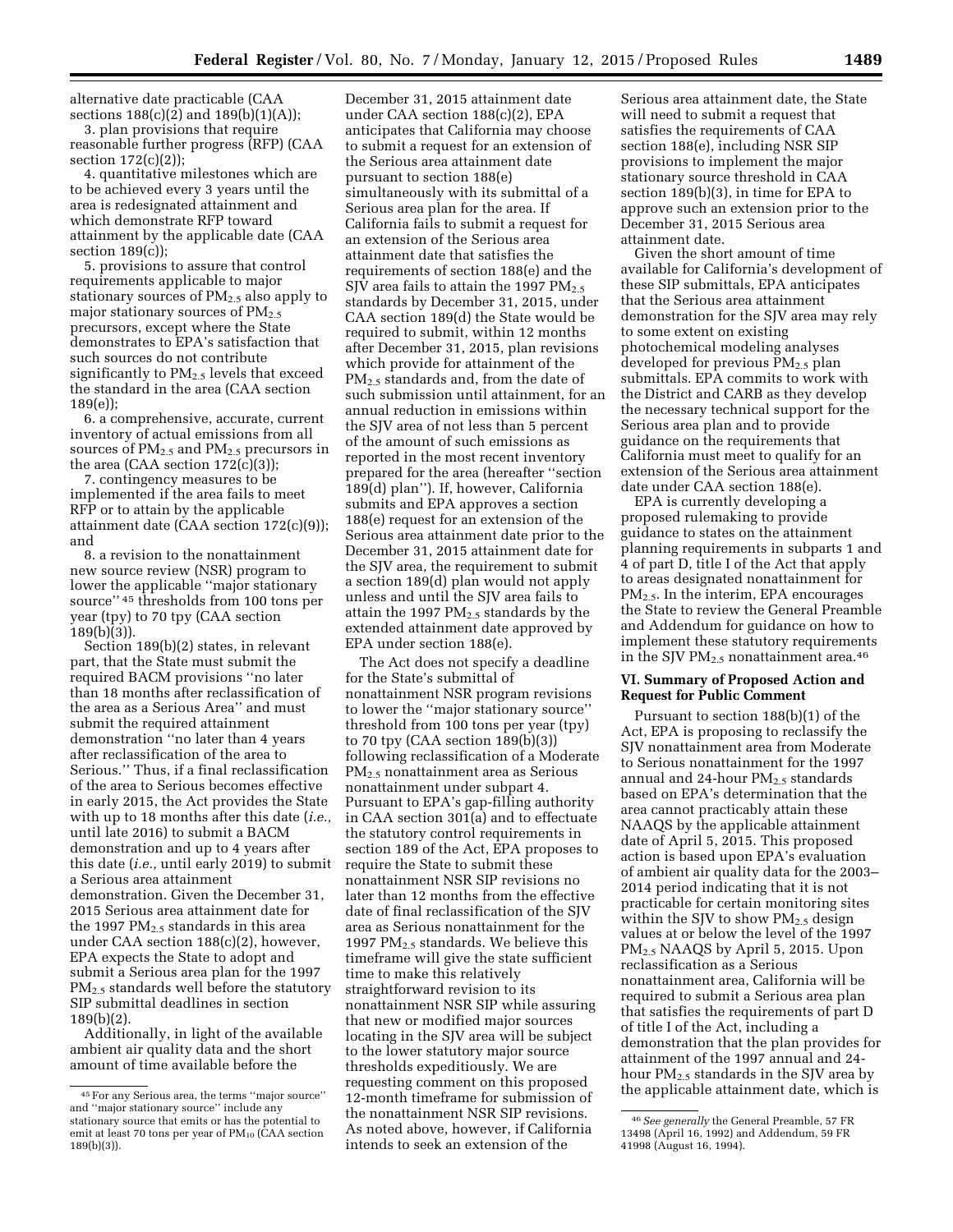no later than December 31, 2015, or by the most expeditious alternative date practicable and no later than December 31, 2020, consistent with the requirements of CAA sections 189(b) and 188(e).

In addition, because EPA is proposing to similarly reclassify areas of Indian country within the SJV  $\rm PM_{2.5}$ nonattainment area as Serious nonattainment for the 1997  $PM_{2.5}$ standards, consistent with our proposed reclassification of the surrounding non-Indian country lands, EPA has invited consultation with interested tribes concerning this issue. We note that although eligible tribes may seek EPA approval of relevant tribal programs under the CAA, none of the affected tribes will be required to submit an implementation plan to address this reclassification.

EPA is requesting public comment on this proposed action.

# **VII. Statutory and Executive Order Reviews**

Additional information about these statutes and Executive Orders can be found at *[http://www2.epa.gov/laws](http://www2.epa.gov/laws-regulations/laws-and-executive-orders)[regulations/laws-and-executive-orders](http://www2.epa.gov/laws-regulations/laws-and-executive-orders)*.

# *A. Executive Order 12866: Regulatory Planning and Review, and Executive Order 13563: Improving Regulation and Regulatory Review*

This action is not a significant regulatory action under the terms of Executive Order 12866 (58 FR 51735, October 4, 1993) and Executive Order 13563 (76 FR 3821, January 21, 2011), and therefore was not submitted to the Office of Management and Budget (OMB) for review. Reclassification does not itself create any new requirements, and does not impose a materially adverse impact under Executive Order 12866. With respect to lands under state jurisdiction, this proposed reclassification would trigger statutory deadlines for the state to submit Serious area plan elements. With respect to Indian country, reclassifications do not establish deadlines for air quality plans or plan revisions because tribes are not subject to implementation plan submittal deadlines that apply to states as a result of reclassifications.

### *B. Paperwork Reduction Act*

This action does not impose an information collection burden under the provisions of the Paperwork Reduction Act (44 U.S.C. 3501–3521) because it does not contain any information collection activities.

### *C. Regulatory Flexibility Act*

I certify that this action will not have a significant economic impact on a substantial number of small entities under the Regulatory Flexibility Act (RFA), 5 U.S.C. 601–612. This action will not impose any requirements on small entities. The proposed rule would require the state to adopt and submit SIP revisions to satisfy the statutory requirements that apply to Serious areas, and would not itself directly regulate any small entities. We continue to be interested in the potential impacts of the proposed rule on small entities and welcome comments on issues related to such impacts.

### *D. Unfunded Mandates Reform Act*

This action does not contain any unfunded mandate of \$100 million or more and does not significantly or uniquely affect small governments, as described in the Unfunded Mandates Reform Act (UMRA) (2 U.S.C. 1531– 1538). This action itself imposes no enforceable duty on any state, local, or tribal governments, or the private sector. The proposed action would reclassify the SJV nonattainment area as Serious nonattainment for the 1997  $PM_{2.5}$ NAAQS, which would trigger existing statutory timeframes for the state to submit SIP revisions. Such a reclassification in and of itself does not impose any federal intergovernmental mandate. The proposed action would not require any tribes to submit implementation plans.

#### *E. Executive Order 13132: Federalism*

This action does not have federalism implications. It will not have substantial direct effects on the states, on the relationship between the national government and the states, or on the distribution of power and responsibilities among the various levels of government, as specified in Executive Order 13132 (64 FR 43255, August 10, 1999). The requirement to submit SIP revisions to meet the 1997 PM2.5 NAAQS is imposed by the CAA. This proposed rule does not alter the distribution of power and responsibilities established in the CAA. Thus, Executive Order 13132 does not apply to this action.

In the spirit of Executive Order 13132 and consistent with EPA policy to promote communications between EPA and state and local governments, EPA specifically solicits comments on this proposed action from state and local officials.

### *F. Executive Order 13175, Consultation and Coordination With Indian Tribal Governments*

Executive Order 13175, entitled ''Consultation and Coordination with Indian Tribal Governments'' (65 FR 67249, November 9, 2000), requires EPA to develop an accountable process to ensure ''meaningful and timely input by tribal officials in the development of regulatory policies that have tribal implications.'' ''Policies that have Tribal implications'' is defined in the Executive Order to include regulations that have ''substantial direct effects on one or more Indian tribes, on the relationship between the Federal government and the Indian tribes, or on the distribution of power and responsibilities between the Federal government and Indian Tribes.''

Eight Indian tribes are located within the boundaries of the SJV nonattainment area for the 1997  $PM_{2.5}$  NAAQS: The Big Sandy Rancheria of Mono Indians of California, the Cold Springs Rancheria of Mono Indians of California, the North Fork Rancheria of Mono Indians of California, the Picayune Rancheria of Chukchansi Indians of California, the Santa Rosa Rancheria of the Tachi Yokut Tribe, the Table Mountain Rancheria of California, the Tejon Indian Tribe, and the Tule River Indian Tribe of the Tule River Reservation.

EPA has concluded that this proposed rule might have tribal implications for the purposes of Executive Order 13175, but that it would not impose substantial direct compliance costs upon the tribes, nor would it preempt tribal law. We note that none of the tribes located in the SJV nonattainment area has requested eligibility to administer programs under the Clean Air Act. The proposed rule would affect EPA's implementation of the new source review program because of the lower ''major source'' threshold triggered by reclassification (70 tons per year for direct  $PM<sub>2.5</sub>$  and precursors to  $PM<sub>2.5</sub>$ ). The proposed rule may also affect new or modified stationary sources proposed in these areas that require Federal permits, approvals, or funding. Such projects are subject to the requirements of EPA's General Conformity rule, and Federal permits, approvals, or funding for the projects may be more difficult to obtain because of the lower *de minimis*  thresholds triggered by reclassification.

Given these potential implications, EPA contacted tribal officials during the process of developing this proposed rule to provide an opportunity for the tribes to have meaningful and timely input into its development. On September 30, 2014, we sent letters to leaders of the